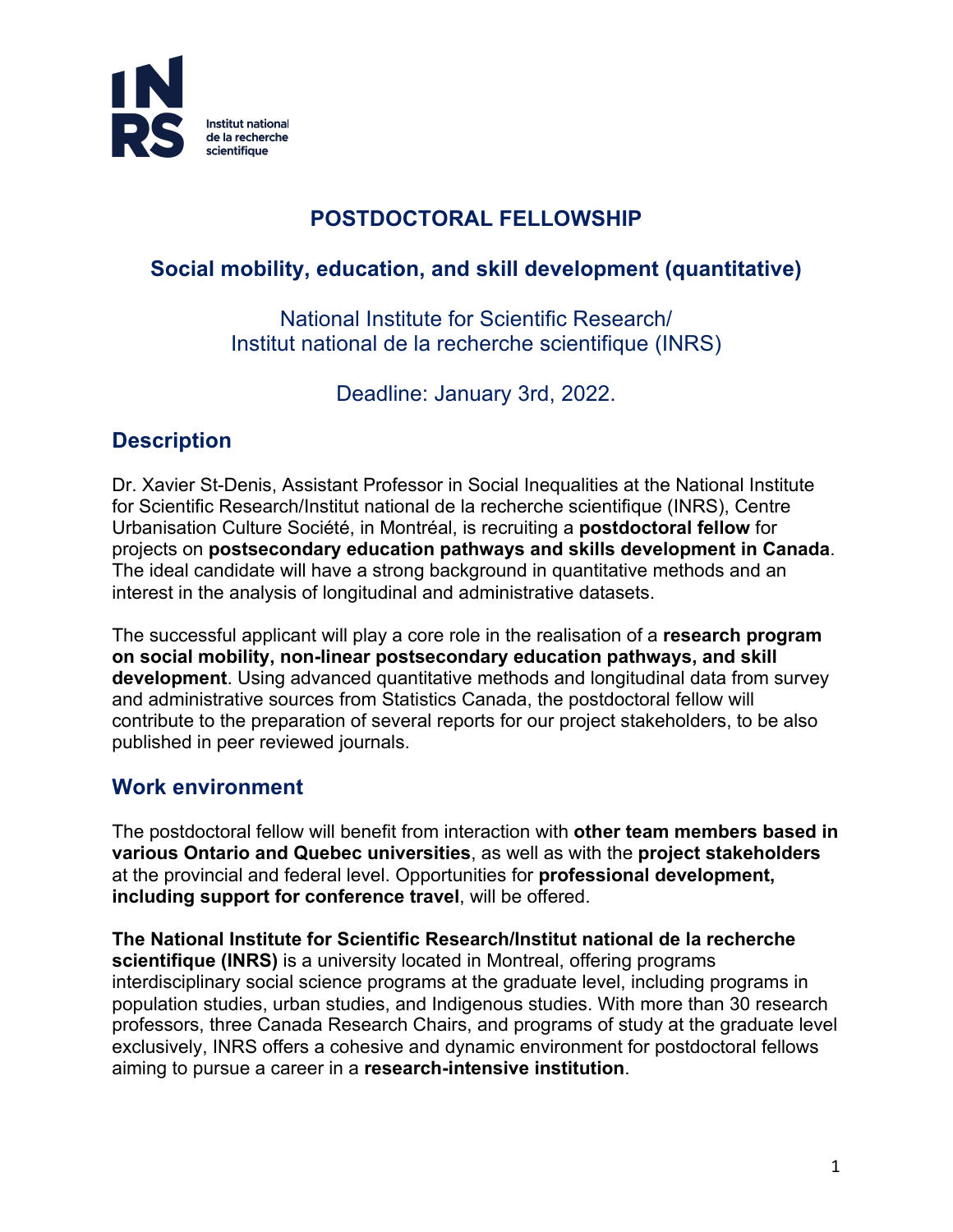

INRS has been **ranked 1st in Canada for its funding-per-faculty ratio** and has a vibrant academic life. The Centre Urbanisation Culture Société, where the fellowship will take place, is located in downtown Montréal, a city that offers an affordable cost of living and a high quality of life.

#### **Compensation and work conditions**

- Base salary of \$50,000-\$65,000 per year depending on experience and qualifications. This is a salaried fellowship covered by the *Loi sur les normes du travail* and comes with vacation days and leaves in accordance with INRS policies.
- Possibility of top-ups from other sources, conditional on approval from supervisor.
- Office space and computer.
- Remote work from a location with access to a Statistics Canada Research Data Center will be possible for a duration to be determined in consultation with the supervisor.

### **Duration**

- Start date: January 2022 or the earliest possible after this date.
- Contract duration: up to 24 months.

# **Applicant profile**

- A completed PhD or a dissertation defence date to be set before May  $1<sup>st</sup>$ , 2022.
- Experience using multivariate regression and/or other similar advanced quantitative research methods is essential for this position. Applicants without a track record of independent quantitative social science research at the doctoral level will not be considered.
- Familiarity with Statistics Canada data.
- Experience working in an RDC environment.
- Proficiency in Stata, SAS, and/or R.
- Presentation at academic conferences and publications in peer reviewed journals (including working papers in preparation for submission or under review).
- Experience working as part of a larger research team is an asset.
- Experience working on research for non-academic stakeholders is an asset.

A professional proficiency level in English is essential for this position. A basic proficiency level in French (beginner level minimum) is expected. The research work will be conducted primarily in English with a team located across Canada (communication with stakeholders and writing of the reports and article manuscripts).